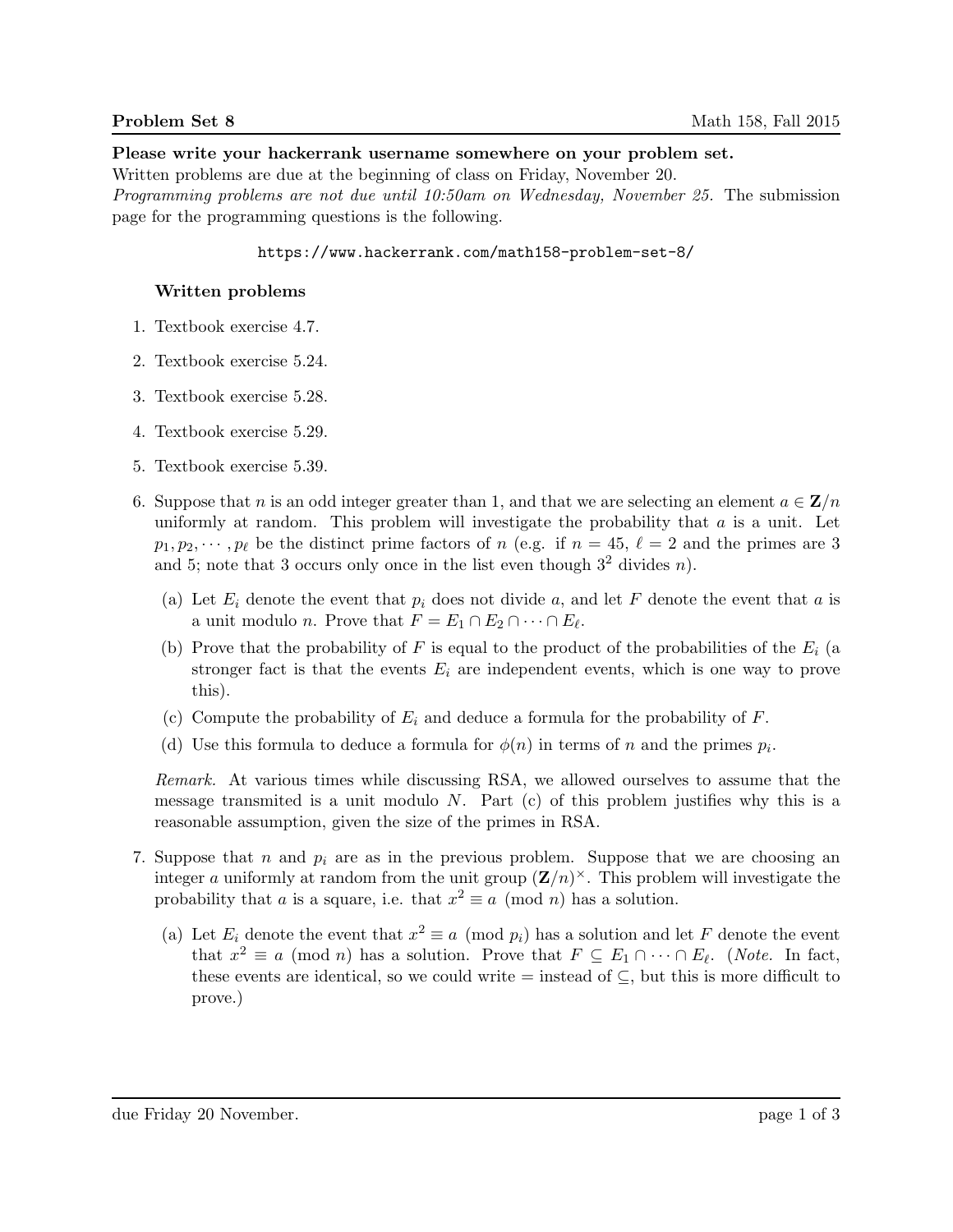(b) Assume that the probability of  $E_i$  is  $\frac{1}{2}$  (I encourage you to try to prove it, but you are free to assume it without proof). Prove that

$$
\Pr(F) \le \frac{1}{2^{\ell}}.
$$

(you should proceed in a similar manner as in the previous problem).

Remark. We discussed a collision algorithm in class that can factor  $n$  if two different integers a, b are found such that  $a^2 \equiv b^2 \pmod{n}$ . This algorithm is more likely to succeed if there are relatively few squares modulo  $n$  (hence greater odds of a collision). This problem shows that this algorithm is most effective when  $n$  has many distinct prime factors, since a smaller fraction of the units are squares. In particular, this algorithm poses little danger to RSA keys.

- 8. Suppose that p, q are two prime numbers such that  $p \equiv 1 \pmod{q}$ . Suppose that we choose an element a from  $(\mathbf{Z}/p)^{\times}$  uniformly at random.
	- (a) What is the probability that  $\text{ord}_p(a) = q?$
	- (b) What is the probability that  $\text{ord}_p(a^{(p-1)/q}) = q?$

Remark. This shows why the suggested approach to finding DSA parameters (as in PSet 6 number 12) is better than choosing a at random until you find one that is order  $q$ .

- 9. Suppose that Samantha signs M different documents with the same DSA public key. Suppose the number of possible ephemeral keys is  $N$ . We have seen that she must be sure not to use the same ephemeral key twice.
	- (a) Suppose that  $k_1, \dots, k_M$  are the ephemeral keys that Samantha chooses. Assume that each was chosen uniformly at random from all N possible choices. Calculate the expected value of the number of pairs  $\{i, j\}$  of two distinct indices such that  $k_i = k_j$ .
	- (b) Prove that the probability that some two keys are the same is less than your answer from part (a).
	- (c) Suppose that  $M = 2^{32}$  (this is what M would be if Samantha signs one document per second for 120 years). Suppose that the parameters  $(p, q)$  used for DSA are such that p is 512 bits long and q is 160 bits long (as in the original DSA standard from 1991). Show that the probability that Samantha ever chooses the same ephemeral key twice is less than  $\frac{1}{2^{96}}$ .

Remark. These odds are a lot worse for Samantha if she doesn't choose a good random number generator.

- 10. Textbook exercise 6.1.
- 11. Textbook exercise 6.2.
- 12. Textbook exercise 6.4. (You can use whatever computing equipment you wish to help sketch the pictures).